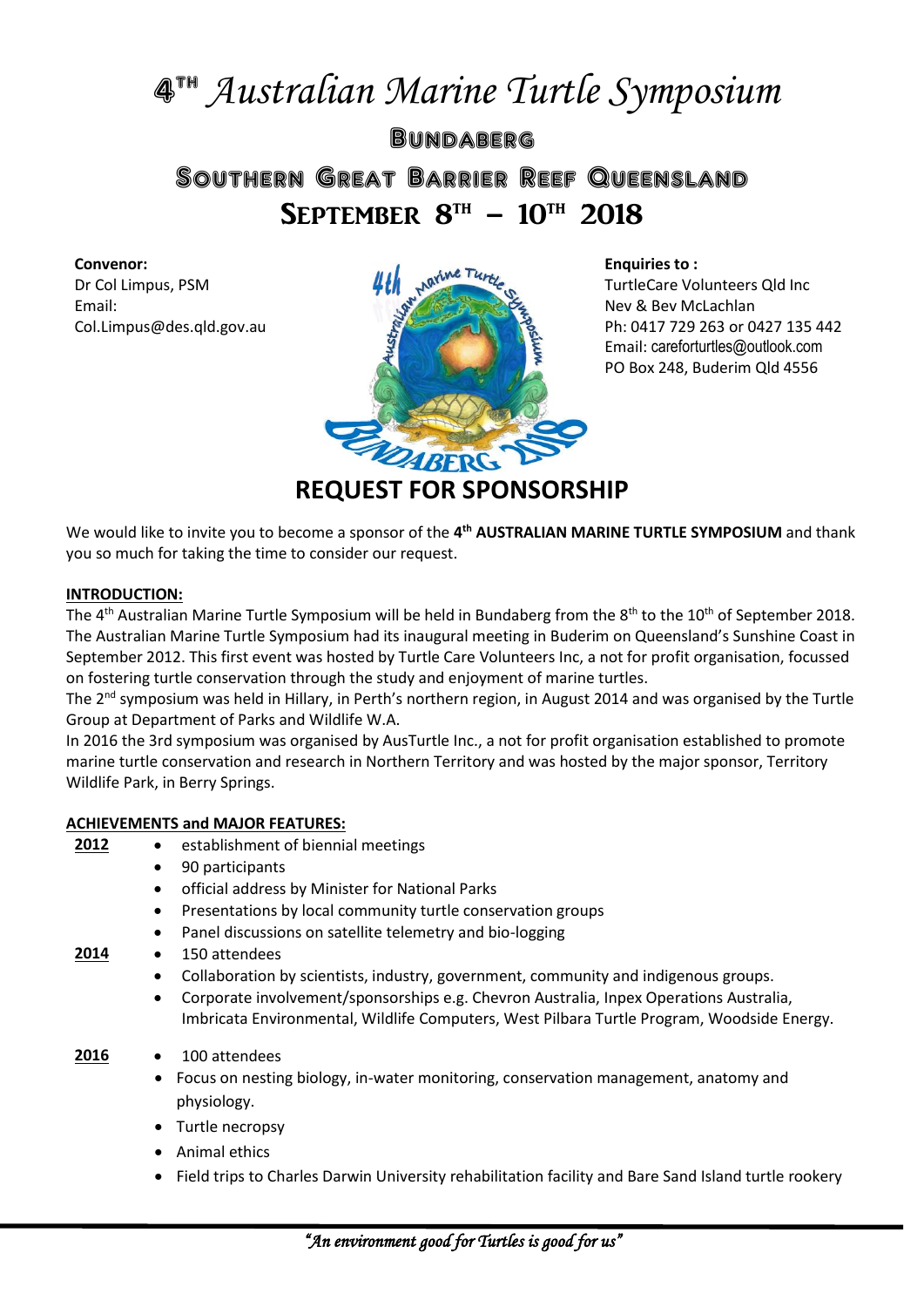#### **THE 2018 SYMPOSIUM**

The theme for the 4th Australian Marine Turtle Symposium will be "An environment good for turtles is good for us". Our focus will be on engaging the diversity of professional and non-professional community groups, indigenous communities involved in caring for our country, students and individuals with interest in conservation.

It will be our pleasure to be part of a year of celebration of 50 years of Turtle Research at Mon Repos. Dr Col Limpus first visited Mon Repos as a 5 year old child and it became a family tradition beginning in 1956 to see the new year in at Mon Repos beach. In 1968 Col started a 4 year study of Flatback turtles which got out of hand and is still running. A legacy is being built by Col to instil the love, appreciation and practice to sustain turtle populations in younger generations. His research convinced the Queensland Government to declare waters off Mon Repos a Marine Park in 1990 and assisted in making turtle exclusion devices compulsory on fishing trawlers in 2001. He was honoured with the awarding of the Public Service Medal in 1993.

The 2018 Symposium is to be held at the Bundaberg Regional Council's recently opened ultra-modern Multiplex Community Centre. It is anticipated that over 150 delegates from all Australian States and Territories and neighbouring countries will attend. An organising committee comprising notable turtle researchers and turtle conservation volunteers from around Australia is organising a program to engage the diverse range of participants as well as members of the general public who wish to attend.

The Qld Department of Environment and Science has offered in kind support in the form of use of facilities at the Mon Repos Turtle Research Base for free camping. It is hoped that sponsors will come on board to enable the Symposium to offer greatly reduced registration fees to enable students, members of indigenous communities and overseas visitors to attend while still providing financial benefit to local businesses and traders. Sponsors will be offered the opportunity for recognition in all publications including registration information, the published "Proceedings of the Symposium" and the website. Bundaberg and North Burnett Tourism is supporting the event with hosting the web presence for online registration and booking service for accommodation, travel, car hire and attractions, with the aim of extending length of stay in the region. Kelly's Beach Resort has joined us as an accommodation partner and will provide accommodation for some of the indigenous delegates from WA, NT and Nth Qld.

# **2018 SPONSORSHIP OPPORTUNITIES**

As a sponsor your support will ensure the success of the 4<sup>th</sup> Australian Marine Turtle Symposium and the continuation of similar biennial events. Your support will also help in the ongoing efforts for the conservation of marine turtles for the benefit of future generations, the securing of benefits to tourism and related industries in the Bundaberg region and the building of partnerships between interested groups and individuals whether within this community, the state of Queensland, Australia and neighbouring countries who share turtles as a resource.

All sponsorships, whether from a large corporate organisation, a not for profit group or an individual, whether in cash or in kind, will be acknowledged, valued, respected and appreciated. Your contributions will be posted on our website, in all promotional material and in the final published record of proceedings.

As well as cash needed to support the travel and accommodation of indigenous delegates from interstate and North Queensland, we aim to offer subsidy to delegates from neighbouring Pacific countries throughout the regions in which our turtles interact and disperse.

You may wish to contribute in-kind support for our delegate information and registration packages, refreshments including morning and afternoon teas and "meet & greet" function, prizes for the fundraising silent auction or even organise some independent fundraising activities in your area. Drivers and vehicles will be needed to move delegates on limited budgets to and from their lodgings.

# **THANK YOU**

Thank you so much for taking the time to consider supporting the 4th Australian Marine Turtle Symposium. We hope we can build on successes of past symposia and bring even more people to Bundaberg to celebrate a truly magical asset that this region has to offer.

Regards,

Nev & Bev McLachlan

On Behalf of the 4<sup>th</sup> Australian Marine Turtle Symposium